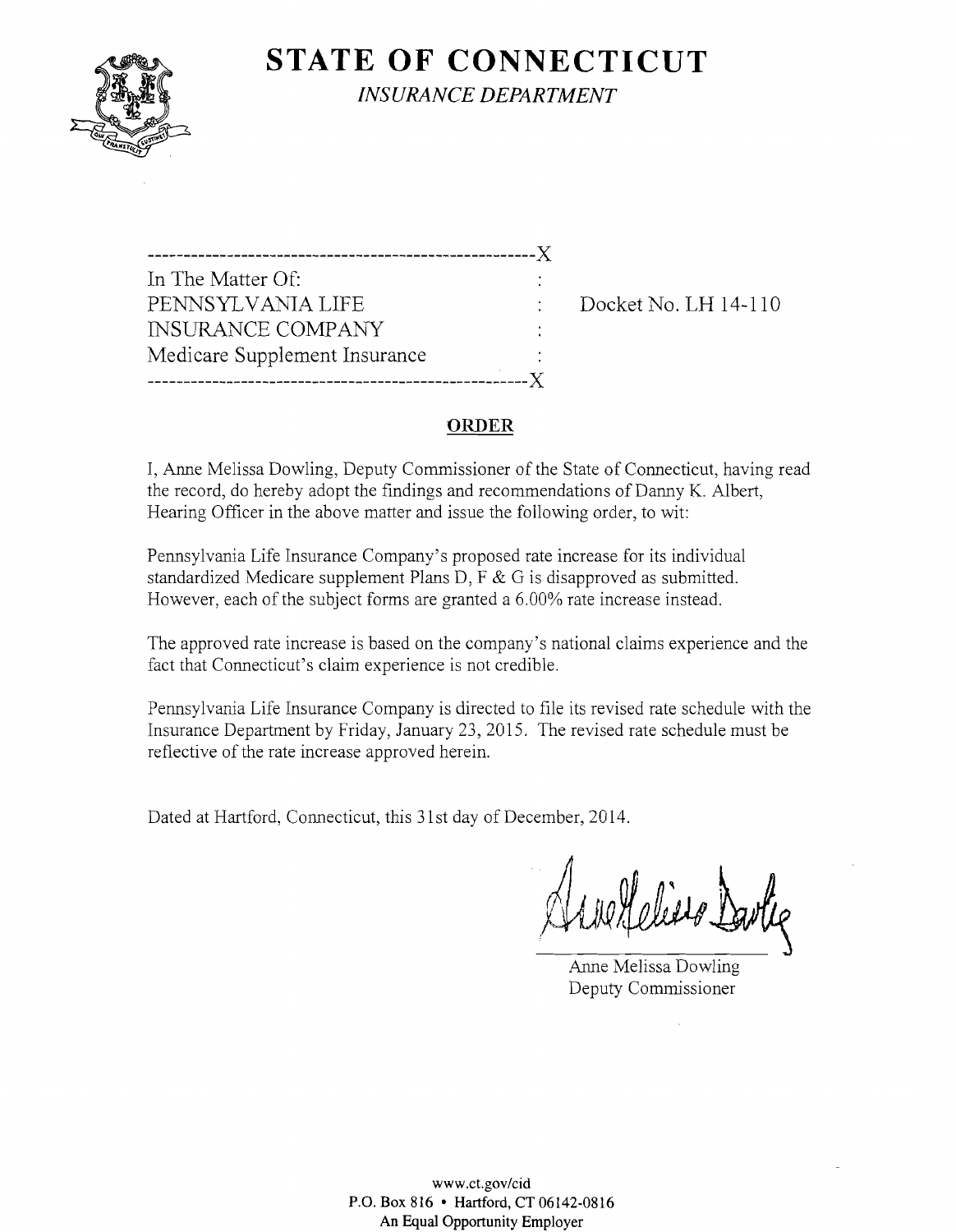

# **STATE OF CONNECTICUT** *INSURANCE DEPARTMENT*

| In The Matter Of:             |     |
|-------------------------------|-----|
| PENNSYLVANIA LIFE             |     |
| <b>INSURANCE COMPANY</b>      | × 1 |
| Medicare Supplement Insurance |     |
|                               |     |

Pocket No. LH 14-110

#### **PROPOSED FINAL DECISION**

# 1. **INTRODUCTION**

The Insurance Commissioner of the State of Connecticut is empowered to review rates charged for individual and group Medicare supplement policies sold to any resident of this State who is eligible for Medicare. The source for this regulatory authority is contained in Chapter 700c and Section 38a-495a of the Connecticut General Statutes.

After due notice a hearing was held at the Insurance Department in Hartford on December 17, 2014 to consider whether or not the rate increase requested by Pennsylvania Life Insurance Company on its individual standardized Medicare supplement business should be approved.

No members from the general public attended the hearing.

No representatives from Pennsylvania Life Insurance Company attended the hearing.

The hearing was conducted in accordance with the requirements of Section 38a-474, Connecticut General Statutes, the Uniform Administrative Procedures Act, Chapter 54 of the Connecticut General Statutes, and the Insurance Department Rules of Practice, Section 38a-8-1 et seq. of the Regulations of Connecticut State Agencies.

A Medicare supplement (or Medigap) policy is a private health insurance policy sold on an individual or group basis which provides benefits that are additional to the benefits provided by Medicare. For many years Medicare supplement policies have been highly regulated under both state and federal law to protect the interests of persons eligible for Medicare who depend on these policies to provide additional coverage for the costs of health care.

Effective December 1, 2005, Connecticut amended its program of standardized Medicare supplement policies in accordance with Section 38a-495a of the Connecticut General Statutes, and Sections 38a-495a-1 through 38a-495a-21 of the Regulations of Connecticut Agencies. This program, which conforms to federal requirements, provides that all insurers offering Medicare supplement policies for sale in the state must offer the basic "core" package of benefits known as Plan A. Insurers may also offer anyone or more of eleven other plans (Plans B through N).

> www.ct.gov/cid P.O. Box 816 • Hartford, CT 06142-0816 An Equal Opportunity Employer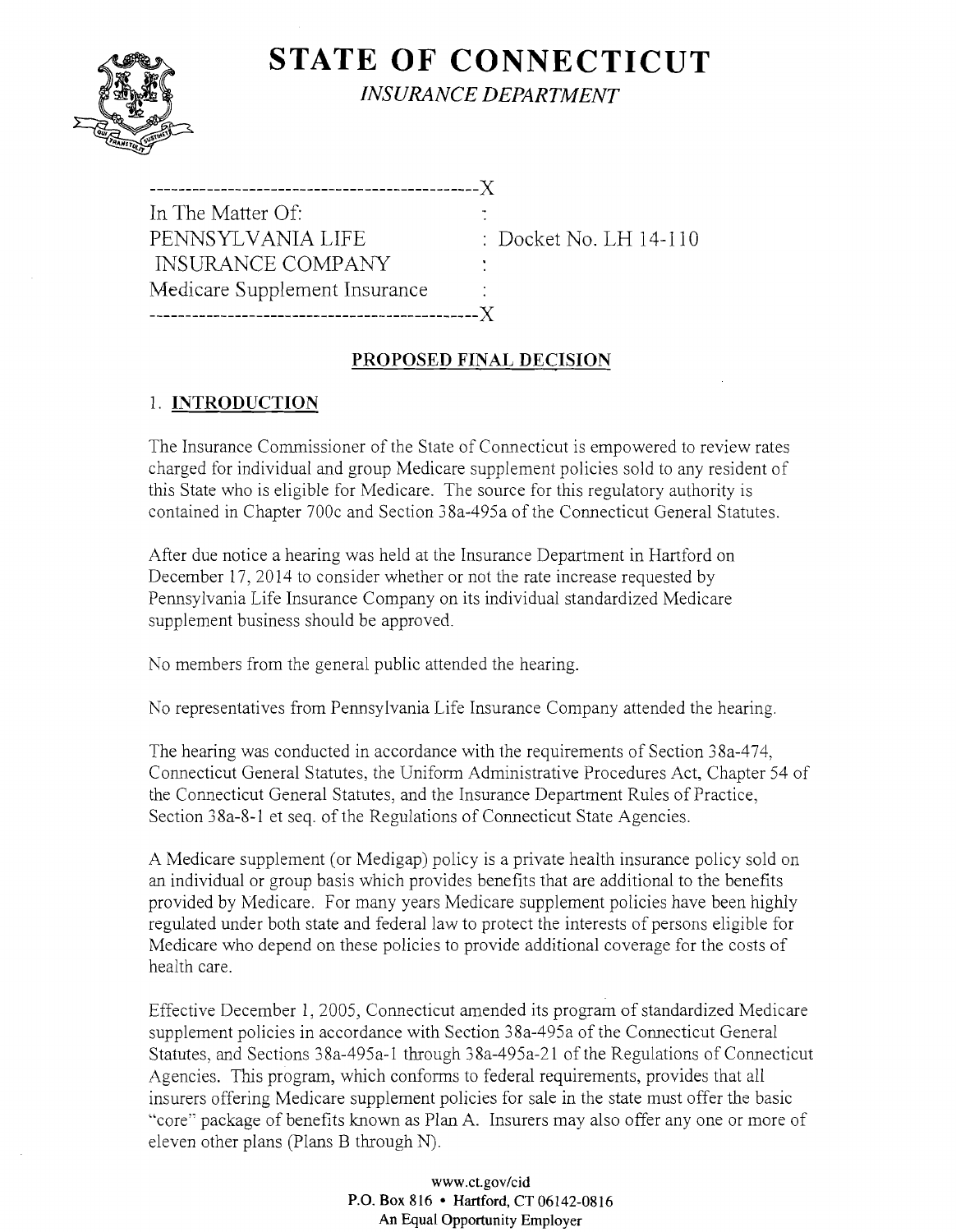Effective January 1,2006, in accordance with Section 38a-495c of the Connecticut General Statutes (as amended by Public Act 05-20) premiums for all Medicare supplement policies in the state must use community rating. Rates for Plans A through N must be computed without regard to age, gender, previous claims history or the medical condition of any person covered by a Medicare supplement policy or certificate.

The statute provides that coverage under Plan A through N may not be denied on the basis of age, gender, previous claims history or the medical condition of any covered person. Insurers may exclude benefits for losses incurred within six months from the effective date of coverage based on a pre-existing condition.

Effective October 1, 1998, carriers that offer Plan B or Plan C must make these plans as well as Plan A, available to all persons eligible for Medicare by reason of disability.

Insurers must also make the necessary arrangements to receive notice of all claims paid by Medicare for their insureds so that supplemental benefits can be computed and paid without requiring insureds to file claim forms for such benefits. This process of direct notice and automatic claims payment is commonly referred to as "piggybacking" or "crossover".

Sections 38a-495 and 38a-522 of the Connecticut General Statutes, and Section 38a-495a-l0 of the Regulations of Connecticut Agencies, state that individual and group Medicare supplement policies must have anticipated loss ratios of 65% and 75%, respectively. Under Sections 38a-495-7 and 38a-495a-l0 of the Regulations of Connecticut Agencies, filings for rate increases must demonstrate that actual and expected losses in relation to premiums meet these standards, and anticipated loss ratios for the entire future period for which the requested premiums are calculated to provide coverage must be expected to equal or exceed the appropriate loss ratio standard.

Section 38a-473 of the Connecticut General Statutes provides that no insurer may incorporate in its rates for Medicare supplement policies factors for expenses that exceed 150% of the average expense ratio for that insurer's entire written premium for all lines of health insurance for the previous calendar year.

# II. **FINDING OF FACT**

After reviewing the exhibits entered into the record of this proceeding, and utilizing the experience, technical competence and specialized knowledge of the Insurance Department, the undersigned makes the following findings of fact:

- 1. Pennsylvania Life Insurance Company is requesting a rate increase of 10.0% on its individual standardized Medicare supplement insurance policy form series PMSI-06: Plans D, F and G.
- 2. There were 8 policies in-force in Connecticut and 1,913 policies nationwide as of 6/30/14.
- 3. Penn Life has not certified that their expense factor is in compliance with section 38a-473, C.G.S.